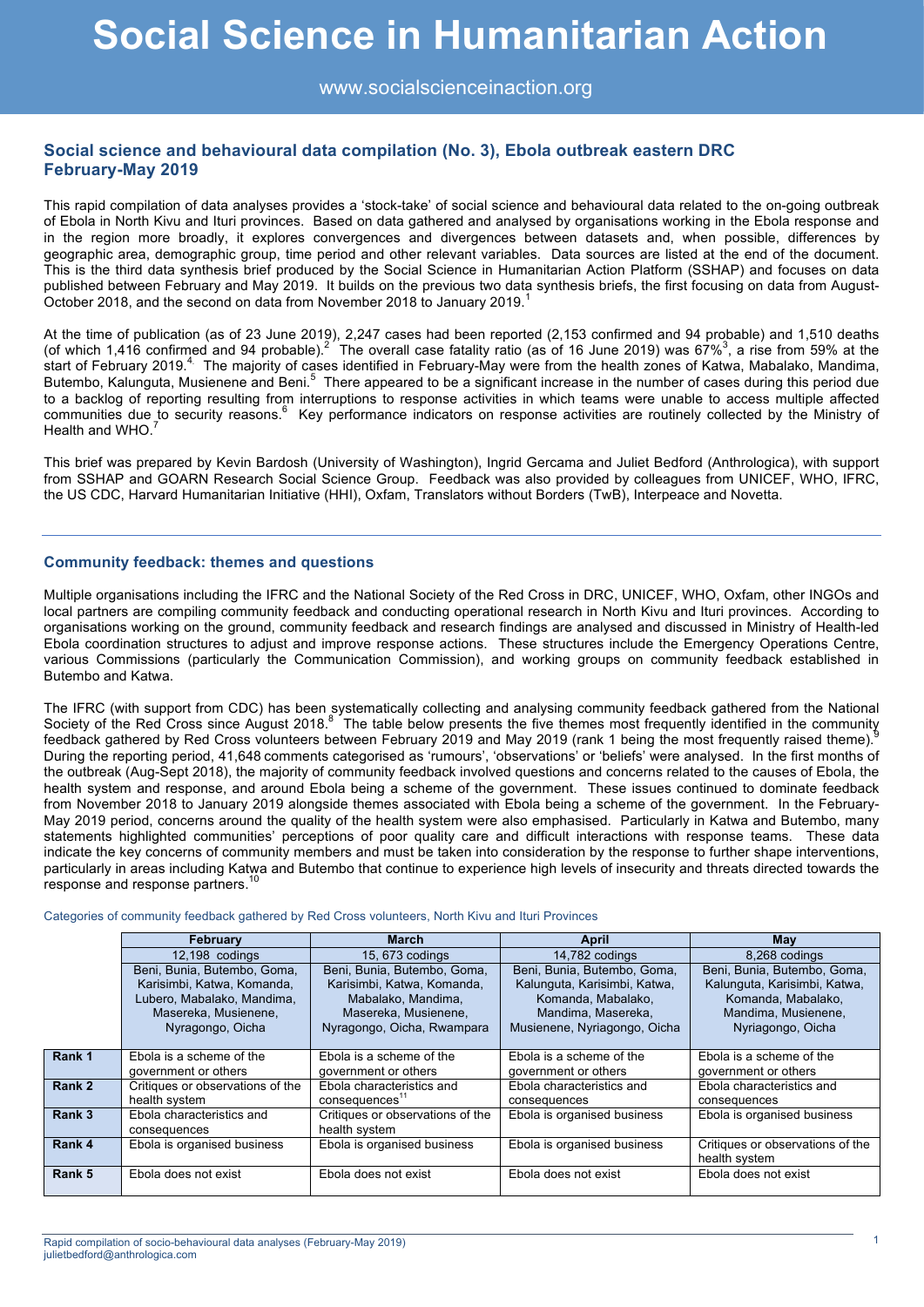Questions asked by community members were also reported as part of the community feedback. During the February-May 2019 reporting period, 41,178 questions from the Red Cross community feedback were collated and analysed by the IFRC and CDC. Again, rank 1 is the most frequently raised category of questions.

|        | <b>February</b>                                                                                                                     | <b>March</b>                                                                                                                          | April                                                                                                                                  | May                                                                                                                           |  |
|--------|-------------------------------------------------------------------------------------------------------------------------------------|---------------------------------------------------------------------------------------------------------------------------------------|----------------------------------------------------------------------------------------------------------------------------------------|-------------------------------------------------------------------------------------------------------------------------------|--|
|        | 10,673 codings                                                                                                                      | 15,669 codings                                                                                                                        | 15,742 codings                                                                                                                         | 8,564 codings                                                                                                                 |  |
|        | Beni, Bunia, Butembo, Goma,<br>Karisimbi, Katwa, Komanda,<br>Lubero, Mabalako, Mandima,<br>Masereka, Musienene,<br>Nyragongo, Oicha | Beni, Bunia, Butembo, Goma,<br>Karisimbi, Katwa, Komanda,<br>Mabalako, Mandima,<br>Masereka, Musienene,<br>Nyragongo, Oicha, Rwampara | Beni, Bunia, Butembo, Goma,<br>Kalunguta, Karisimbi, Katwa,<br>Komanda, Mabalako,<br>Mandima, Masereka,<br>Musienene, Nyragongo, Oicha | Beni, Bunia, Butembo, Goma,<br>Kalunguta, Karisimbi, Katwa,<br>Komanda, Mabalako,<br>Mandima, Musienene,<br>Nyriagongo, Oicha |  |
| Rank 1 | Ebola and its consequences                                                                                                          | Ebola and its consequences                                                                                                            | Ebola and its consequences                                                                                                             | Ebola and its consequences                                                                                                    |  |
| Rank 2 | Diagnosis, treatment, ETC,<br>health system                                                                                         | Diagnosis, treatment, ETC,<br>health system                                                                                           | Vaccine                                                                                                                                | Vaccine                                                                                                                       |  |
| Rank 3 | Vaccine<br>Vaccine                                                                                                                  |                                                                                                                                       | Diagnosis, treatment, ETC,<br>health system                                                                                            | Response process                                                                                                              |  |
| Rank 4 | Response process                                                                                                                    | Response process                                                                                                                      | Response process                                                                                                                       | Diagnosis, treatment, ETC,<br>health system                                                                                   |  |
| Rank 5 | Other questions <sup>12</sup>                                                                                                       | Other questions                                                                                                                       | Other questions                                                                                                                        | Other questions                                                                                                               |  |

Categories of questions in community feedback gathered by Red Cross volunteers, North Kivu and Ituri Provinces

The following is a selection of questions repeatedly asked by community members between February and May 2019 as documented in the community feedback gathered by the Red Cross and Oxfam and articulated during qualitative research conducted by the *Groupe de Recherches en Sciences Sociale* (GRSS or Social Science Research Group) supported by the Ministry of Health, UNICEF and WHO. Questions are clustered by key theme, not in order of frequency.

#### Questions asked by community members, gathered by Red Cross volunteers and Oxfam and during qualitative research by GRSS, North Kivu and Ituri Provinces

| Why are response teams renting very expensive vehicles yet they don't enough vaccine to give to all the community? How                                                                                                                         |
|------------------------------------------------------------------------------------------------------------------------------------------------------------------------------------------------------------------------------------------------|
| can a person vaccinated against this disease still get sick? Why haven't they given the vaccine to everyone to eliminate                                                                                                                       |
| the Ebola virus? Why does the vaccination team come to vaccinate in a neighbourhood after a confirmed case? Why are                                                                                                                            |
|                                                                                                                                                                                                                                                |
| Why are the responders not collaborating with the people? Why are there several groups of outreach workers on the                                                                                                                              |
| ground instead of coming together in a single organisation? Why don't the organisations work together? Why has the                                                                                                                             |
| government ended the free care while Ebola is still here? Why are foreigners coming to work here while you say the                                                                                                                             |
| disease is serious instead of letting the locals be trained in how to treat it? Can you explain why MSF left Butembo?                                                                                                                          |
| Why are you walking around with armed police? Why take the sick by force? Who will keep the volunteers safe, they are                                                                                                                          |
| threatened with death? Why, when there's a sick person suffering from bleeding or hernia, must the toll-free number be                                                                                                                         |
| called? Why is it that wherever there is resistance from the population, that's where people will die in large numbers?                                                                                                                        |
| Can bleeding without other signs or symptoms also be Ebola? If someone already shows the sign of bleeding, can they                                                                                                                            |
| have a chance of being cured? Is the use of chlorine in household water really one of the preventive measures against                                                                                                                          |
| Ebola? Apart from handwashing, is there any other way to protect yourself against Ebola? How can we prevent this                                                                                                                               |
| disease when we don't have water? What method can be used for hygiene without water? Why not distribute gloves to the                                                                                                                          |
| community to better protect it? If you are married and are infected with the Ebola virus disease, should you no longer have                                                                                                                    |
|                                                                                                                                                                                                                                                |
| How does an Ebola patient get diagnosed? Are the sick being treated and cured? Why don't people return from the ETC?<br>Why are women dying often at the ETC? Why is it that a patient who goes to the ETC in full health, dies in 2 days? Why |
| do people who aren't sick of Ebola die at the ECT? Why, once you arrive at the general hospital, are you driven directly to                                                                                                                    |
| the ETC? Among ETC agents, have any died of the Ebola disease? Why are samples taken at night at the ETC?                                                                                                                                      |
|                                                                                                                                                                                                                                                |
| Does this disease really exist? Where does this disease come from? When will the outbreak end? Why is Ebola only in                                                                                                                            |
| the DRC but not in Rwanda? Why has Ebola just invaded the entire East of the country without attacking neighbouring                                                                                                                            |
| provinces and neighbouring countries while our borders are not closed? Why are women often victims of the Ebola virus?                                                                                                                         |
| Why don't the rich die from Ebola? Can a woman who suffers from Ebola give birth to a child who is already infected with                                                                                                                       |
| the disease? Since the disease appeared, how many patients have been cured and how many have died? How long does                                                                                                                               |
| it take to recover from this disease? Can a patient who's recovered from Ebola become infected a second time?                                                                                                                                  |
| It is said that a military officer in uniform cannot catch Ebola, is this true? Does this disease come from filth? Can't dirty                                                                                                                 |
| water infect someone with the EVD? Does Ebola live in sperm? If Ebola was real, why not forbid married couples from                                                                                                                            |
| sleeping together? When you burn the belongings of someone who died from Ebola, can't the smoke contaminate the                                                                                                                                |
| population? Can't you be infected by this Ebola virus disease through touching money? Here at home we eat bats, why                                                                                                                            |
| aren't we infected? Can Ebola also be found in flour? Can the meat of a dead cow be consumed? Can't domestic                                                                                                                                   |
| animals infect us? Can the Ebola virus infect agents through mosquitoes? Ebola has the signs of malaria; why don't they                                                                                                                        |
|                                                                                                                                                                                                                                                |
| Why is the Red Cross conducting burials? Why do you wrap the victim in a plastic bag with a zipper? How long does the                                                                                                                          |
| body bag last in the ground? When people come to bury, why are they accompanied by armed guards? Why are you                                                                                                                                   |
| burying people who died from Ebola without showing respect? Why are the responders burying those who didn't die from                                                                                                                           |
| the Ebola virus? Why can't you give SDB training to one person in each family so that in the event of a death, they can do                                                                                                                     |
| How do you explain the relationship between Ebola virus disease and the elections? Will we get to vote once the Ebola                                                                                                                          |
| epidemic is eliminated? Why not fight the rebels who are in the forest in Beni as you fight this Ebola virus disease? What                                                                                                                     |
|                                                                                                                                                                                                                                                |
|                                                                                                                                                                                                                                                |
| disadvantages are there to using thermoflashes? How do we go about our means of transport here in Goma (bus)? How                                                                                                                              |
| do you explain this hassle at our checkpoints, which consists in mandatorily giving out one's identity and telephone                                                                                                                           |
|                                                                                                                                                                                                                                                |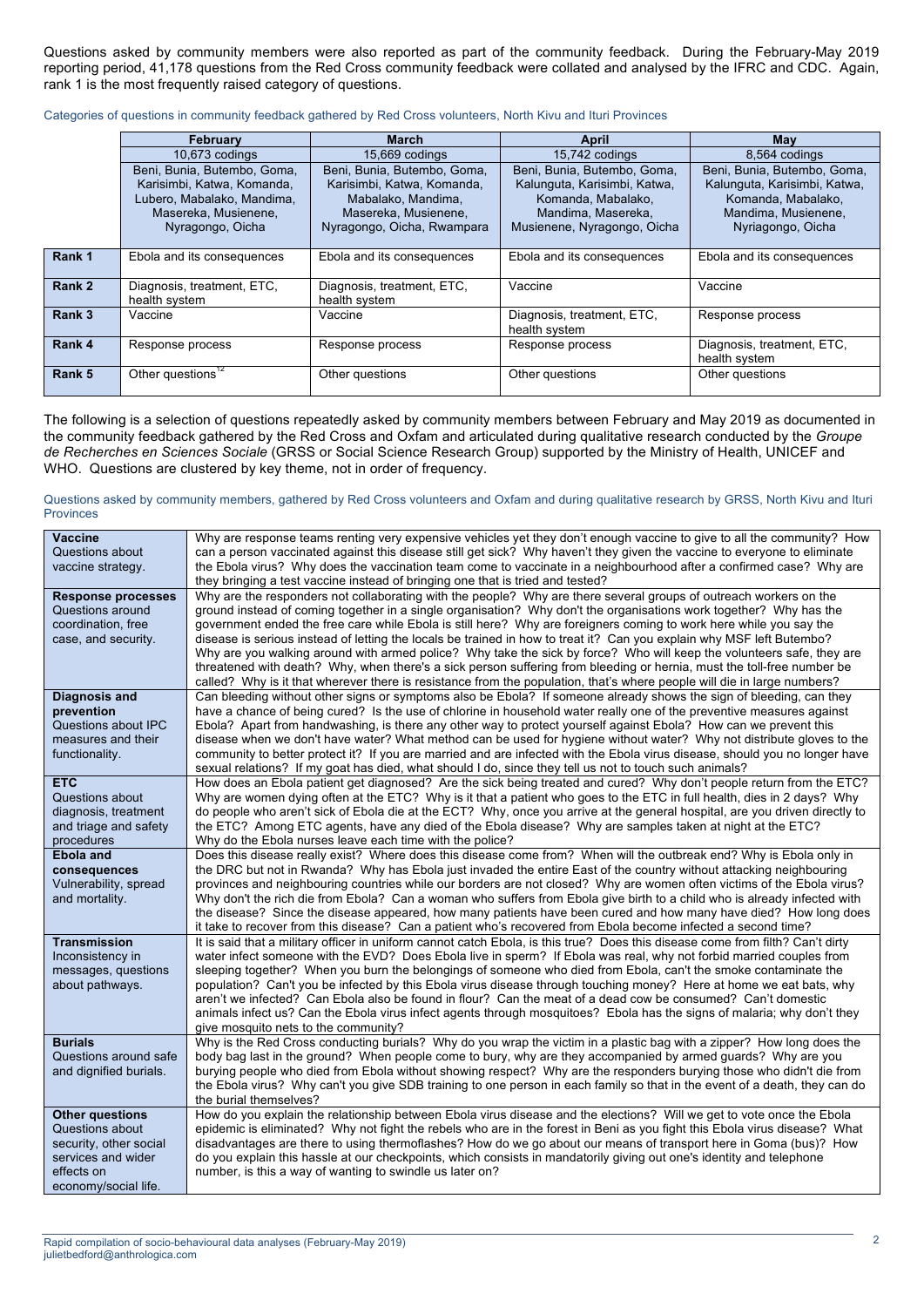### **Community suggestions**

Suggestions made by community members participating in engagement sessions and during regular household visits by Red Cross volunteers were also collated by the IFRC (with support from CDC). The table below presents the themes of the most frequently made suggestions during community feedback gathered by Red Cross volunteers between February and May 2019 (rank 1 being the most frequently raised theme). During the reporting period, 43,555 suggestions were identified in the data. The most frequently cited suggestion involved expanding or modifying the vaccination programme.

Categories of suggestions in community feedback gathered by Red Cross volunteers North Kivu and Ituri Provinces

|        | February                                                                                                                            | <b>March</b>                                                                                                                          | April                                                                                                                                   | Mav                                                                                                                           |  |
|--------|-------------------------------------------------------------------------------------------------------------------------------------|---------------------------------------------------------------------------------------------------------------------------------------|-----------------------------------------------------------------------------------------------------------------------------------------|-------------------------------------------------------------------------------------------------------------------------------|--|
|        | 10,307 codings                                                                                                                      | 16.981 codings                                                                                                                        | 16.267 codings                                                                                                                          | 8.868 codings                                                                                                                 |  |
|        | Beni, Bunia, Butembo, Goma,<br>Karisimbi, Katwa, Komanda,<br>Lubero, Mabalako, Mandima,<br>Masereka, Musienene,<br>Nyragongo, Oicha | Beni, Bunia, Butembo, Goma,<br>Karisimbi, Katwa, Komanda,<br>Mabalako, Mandima,<br>Masereka, Musienene,<br>Nyragongo, Oicha, Rwampara | Beni, Bunia, Butembo, Goma,<br>Kalunguta, Karisimbi, Katwa,<br>Komanda, Mabalako,<br>Mandima, Masereka,<br>Musienene, Nyriagongo, Oicha | Beni, Bunia, Butembo, Goma,<br>Kalunguta, Karisimbi, Katwa,<br>Komanda, Mabalako,<br>Mandima, Musienene,<br>Nyriagongo, Oicha |  |
| Rank 1 | Other $13$                                                                                                                          | Other                                                                                                                                 | Other                                                                                                                                   | Other                                                                                                                         |  |
| Rank 2 | Expand or modify vaccination                                                                                                        | Expand or modify vaccination                                                                                                          | Expand or modify vaccination                                                                                                            | Expand or modify vaccination                                                                                                  |  |
|        | programme                                                                                                                           | programme                                                                                                                             | programme                                                                                                                               | programme                                                                                                                     |  |
| Rank 3 | Encourage handwashing                                                                                                               | Encourage handwashing                                                                                                                 | Encourage handwashing                                                                                                                   | Encourage handwashing                                                                                                         |  |
| Rank 4 | Improve health care                                                                                                                 | Improve health care                                                                                                                   | Improve health care                                                                                                                     | Improve health care                                                                                                           |  |
| Rank 5 | Community health promotion                                                                                                          | Community health promotion                                                                                                            | Community health promotion                                                                                                              | Community health promotion                                                                                                    |  |

The following is a selection of frequently made suggestions (clustered by key theme, not in order of frequency) as documented in the community feedback gathered by the Red Cross (with support from CDC) and by Oxfam between February and May 2019. It also includes suggestions made by participants in the qualitative research conducted by the GRSS. A key suggestion that communities continue to make relates to their perception that "*The methodology of the response agents doesn't relate with the population"* (Butembo, February 2019). This leads to frustration that "*Our requests are not solved, so it is useless every time to tell you our needs*" (Beni, February 2019) and increased hostility towards the response teams, *"Get out, response teams"* (Butembo, February 2019). Communities recommended that "*The response personnel must follow the population's views and not impose* [their own] *on the population*" (Katwa, March 2019) and "*The response team should be able to protect the population by considering their requests*" (Mabalako, May 2019). Most suggestions called for improved healthcare and the expansion of the vaccination campaign with few issues raised about burials than in the previous reporting periods. Ongoing engagement and willingness to help was also frequently reported, "*Why not declare some days as Ebola holidays to allow everyone to be involved in the response?"* (Beni, April 2019).

Suggestions made by community members, gathered by Red Cross volunteers and Oxfam and during qualitative research by GRSS, North Kivu and Ituri Provinces

| <b>Expand or modify</b><br>vaccination                                                                                                                                                            | The right way to fight this epidemic is to bring us the vaccine. Distribute the vaccine to the population as you have done<br>for meningitis, measles. The community is requesting vaccination for all, including children and pregnant women.                                                                                                                                                                                                                                                                                                                                                                                                                                                                                                                                                                                                                                                                                                                                                                                                                                                                                                                                                                                                                                                                                                                                                                                                                                                                                              |
|---------------------------------------------------------------------------------------------------------------------------------------------------------------------------------------------------|---------------------------------------------------------------------------------------------------------------------------------------------------------------------------------------------------------------------------------------------------------------------------------------------------------------------------------------------------------------------------------------------------------------------------------------------------------------------------------------------------------------------------------------------------------------------------------------------------------------------------------------------------------------------------------------------------------------------------------------------------------------------------------------------------------------------------------------------------------------------------------------------------------------------------------------------------------------------------------------------------------------------------------------------------------------------------------------------------------------------------------------------------------------------------------------------------------------------------------------------------------------------------------------------------------------------------------------------------------------------------------------------------------------------------------------------------------------------------------------------------------------------------------------------|
| programme                                                                                                                                                                                         | Everyone should be vaccinated regardless of the cases that were near to confirmed cases. You need to stop the useless<br>expenses of renting vans instead of making the money available for vaccines.                                                                                                                                                                                                                                                                                                                                                                                                                                                                                                                                                                                                                                                                                                                                                                                                                                                                                                                                                                                                                                                                                                                                                                                                                                                                                                                                       |
| <b>Encourage hand</b><br>washing<br>Requests for<br>handwashing stations<br>and water.                                                                                                            | Give us handwashing units to put into practice hygiene measures. Give us drinking water so that we'll be able to practice<br>proper hygiene. Try to make sure that the water supply reaches the remote corners of the city because it is difficult to<br>wash your hands without water. We also ask the responders to reduce the wages of their workers so that handwashing<br>stations can be bought. Change the teams that are at the checkpoints; they don't know the work related to hygiene. The<br>response team and the awareness-raising team should have a common language in the field to avoid resistance because<br>we as a population see a contradiction with regard to the elements learned.                                                                                                                                                                                                                                                                                                                                                                                                                                                                                                                                                                                                                                                                                                                                                                                                                                 |
| Improve health care<br>Increase laboratory<br>capacity, involve local<br>healthcare providers,<br>explain treatment,<br>reintroduce free<br>treatment, improve<br>decontamination<br>procedures.  | When picking up suspected or confirmed cases there is no need to line up a procession of cars for a sick person, this<br>system must be changed. Continue treating the sick despite the resistance of the population. Psychologically prepare<br>sick people before they are treated or examined. To help us, instead of wasting a lot of money on renting vehicles and<br>houses, increase laboratories for the Ebola virus and test in large hospitals so we are examined and cared for by the<br>doctors we know. Patients at the ETC should be cared for very well in order to convince the population that is resisting.<br>You must show the population the drugs you use at the ETC. People who burn ETCs must be punished. Our native<br>(local) doctors must be used to treat patients instead (of outsiders). It would be better if pharmacists were trained by the<br>response agents. Free treatment should continue until the end of the EVD because the population has no money due to<br>the war (to pay for healthcare). Please ask the opinion of the patient and the family before transferring the patient to the<br>ETC. The response agents should do everything so that the patient and his carer go together to the ETC, like you do<br>during the funeral, alternatively a neighbourhood leader must accompany a sick person to the ETC. Before burning the<br>sick person's clothes or mattresses, first you need to prepare the place where you will burn those clothes, but not out in<br>public on the avenues. |
| <b>Community health</b><br>promotion<br>Requests for further<br>localisation: training of<br>local doctors,<br>involvement of local<br>leaders and<br>appropriate<br>communication<br>strategies. | Increase awareness raising sessions because there is still resistance. When you do the awareness, you must involve<br>people from each cell (pillar), don't bring us new figures who seem to be foreigners each time. The doctors who have<br>come here must also initiate our doctors on how to examine Ebola disease; after they go back, our doctors [can] also<br>continue treating us. Tell the response agents to study the field carefully before bringing in outreach workers. The<br>response agents must make friends with the population to make them understand that the disease exists. Always inform<br>the chief that an awareness campaign will be carried out in his area. Involve the Mai-Mai in awareness raising and<br>nursing. Mass awareness-raising, namely cinema and theatre are the essential means for bringing the message of<br>fighting Ebola to the people. We want a video that shows us all the steps of a person who is sick with the Ebola virus, not<br>drawings on a leaflet. We ask the health promoters to also think about raising awareness on sex and sexually transmitted<br>diseases, because the virus continues to live in the sperm despite the cure.                                                                                                                                                                                                                                                                                                                                       |
| <b>Improve burials</b><br>Requests to further<br>localise burials.                                                                                                                                | The number of SDB staff needs to be increased. The SDB teams must show the bodies, even if they are in the body bag,<br>before burying them. During SDB interventions, they shouldn't come with soldiers but with local leaders. You need to<br>leave the hearse to the community to transport the corpse from the place of mourning to the cemetery. Please always<br>involve the family of the deceased in the burial act. We want the expats to go away and that they leave the work to local<br>personnel – it's our people who take care of the funeral and the like anyway. There needs to be a local SDB team. The<br>responders should be able to do a swab at the home of the deceased.                                                                                                                                                                                                                                                                                                                                                                                                                                                                                                                                                                                                                                                                                                                                                                                                                                            |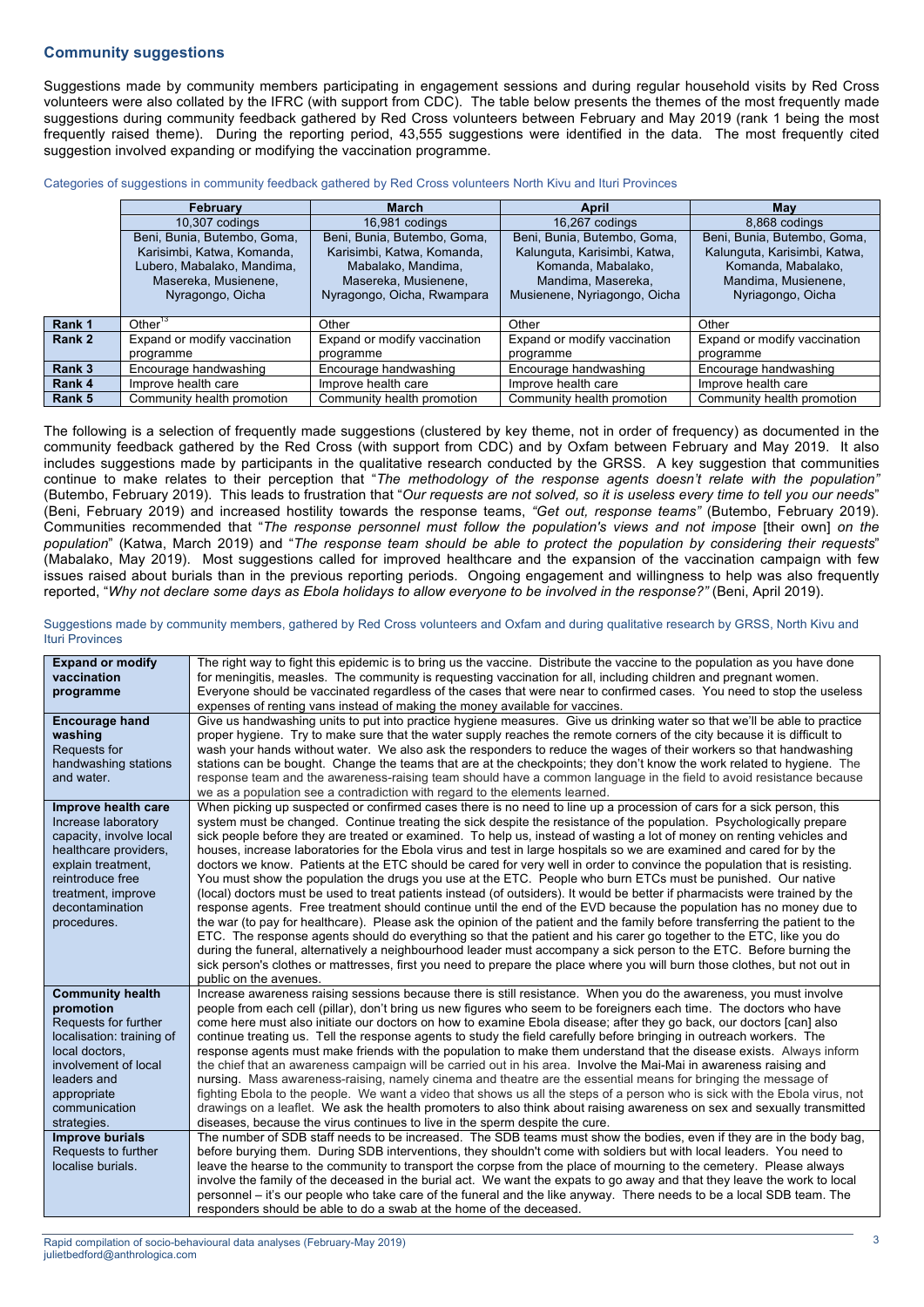| Other                   |
|-------------------------|
| suggestions/requests    |
| Security, focus on      |
| wider humanitarian      |
| situation and calls for |
| grief/memorialisation.  |
|                         |

Evacuate the soldiers who are located at the ETC because if they continue to remain there, the problem of confrontation with the Mai-Mai will not end. Avoid taking people by force every time. Never come with police in the activities of the response. We need to abandon resistance so this disease will be quickly eradicated. We must tell members of the community again and again not to throw rocks at the response team or attack them with machetes, otherwise Ebola risks ravaging us. The heads of cells, neighbourhoods and municipalities should work together to find a solution to this Ebola outbreak and to the burning of hospitals. We ask our Congolese government to want to help us first to end this epidemic, but also the massacres and the insecurity in our city and territory of Beni. We have lost a lot of brothers and sisters we need to 'immortalise' them. The response agents must study the psychological state of the community. The government must pay the bill to any person that the intervention team transfers to the ETC even if the test turns out negative. To resolve the contradiction that exists between the awareness team and the health care team, it is necessary to organise an open debate between these two teams. The Ministry of Health should cooperate with the other Ministries.

## **Key findings**

**Awareness of Ebola**: In general, awareness across the region remains high. A survey by the Harvard Humanitarian Initiative (HHI) in May 2019 found that 95% of respondents across six cities in North Kivu, South Kivu and Ituri were aware of Ebola; however only 51% reported that the Ebola epidemic was real, with higher acceptance in Beni (83%) and the lowest in d'Uvira (7%) and Bukavu (3%), emphasising the continued need for sustained engagement outside the current epicentre. It was concerning that the HHI survey also indicated that 40% of people in Butembo and 35% in Katwa did not believe the epidemic to be real. In community feedback from across all locations, there was a general perception that Ebola is dangerous and comments such as "*Ebola is a massacre*" (IFRC, Katwa, March 2019) were representative. In addition, respondents in the IFRC data from Komanda (March 2019) reported that some areas may have been 'left out' of awareness efforts and emphasised that *"Responders should not limit themselves to awareness*  raising in large cities, but also reach the farmers in the bush so that they can understand the danger of the EVD. Make sure you reach *the more remote areas".* In the May HHI survey, nearly half of respondents in Butembo (43%) and Katwa (49%) and more than half in d'Uvira (53%) and Bukavu (64%) reported not having any information about Ebola. Although in Beni, 61% reported that the information about Ebola was sufficient, less than a quarter of respondents from Goma (22%), Bunia (22%), Butembo (18%), Katwa (14%), Bukavu (2%) and Uvira (2%) agreed with this statement. Respondents confirmed their preferred sources of information about Ebola to be hospitals (40%), family and friends (38%), radio (38%) and health centres (35%). By comparison, a KAP survey in Mandima conducted by the GRSS in April found much lower confidence in Ebola-related information distributed by health workers (7%) and greater confidence in family members (92%). Although this proportion was inverted in a similar sample from Mabalako (89% and 4% respectfully), only 29% of participants reported having actually received information from health workers.

**Knowledge of Ebola**: Data suggested widespread recognition across affected areas that the virus spreads from person-to-person, but the perception of it as "*a fatal disease"* without a cure persists (IFRC and Oxfam). The May HHI survey found that just over 40% of respondents from Butembo and Katwa reported that all people infected with Ebola die. In the April 2019 GRSS survey, 36% of respondents in Mandima suggested that Ebola could not be cured, compared to only 3% in Mabalako. Important knowledge gaps remained. The percentage of respondents in the GRSS survey (April 2019) who could list at least three ways to prevent Ebola was 59% in Mabalako and 41% in Mandima, and in all areas from which community feedback was reported, important knowledge on transmission, symptoms, prevention and control remained incomplete or insufficient. There were a significant number of questions asked about the origins of the outbreak, *"How can you control a disease when you do not know its origin?"*; "*What is the origin of Ebola disease in the city of Butembo?"* (Oxfam, Katwa, April 2019). In many cases, people blended a combination of fact and misinformation. Community feedback data highlighted that some respondents continued to suggest that the Ebola epidemic "*does not exist*" (Katwa, Butembo, Mabalako, Karisimbi, Komanda, Beni, Oicha, Goma, and Rwampara, IFRC January-May 2019) and 58% of respondents to<br>the UUL aurusy (April May 2010) reported this Lit is a persention that appears to be despecies aver t the HHI survey (April-May 2019) reported this. It is a perception that appears to be decreasing over time, however.

The 'special status' given to Ebola in comparison to other epidemic diseases like malaria and cholera, and the lack of haemorrhagic symptoms seen in patients and by the community, is a continued theme that contributes to the notion "*Ebola is not real*". Statements including "*The dead of Butembo do not show bleeding. It's not Ebola"* (Oxfam, Katwa, March 2019) and *"The signs of the disease are different from those on the posters, we never saw the blood poured out of the body"* (Oxfam, Beni, April 2019) are frequently collected. The association of Ebola with bleeding causes concern as related to women who vomit or bleed during pregnancy and are therefore *"Afraid to go to get care because they may be taken as a suspicious* [Ebola] *case"* (Oxfam, Beni, April 2019). A strong association was found in the community feedback data regarding Ebola infection with women, children, certain blood groups (O or O+) and "*poor people*", and some feedback attributed a degree of blame to certain population groups, *"The displaced and those who are ignorant of hygiene are the ones who are filling us with Ebola disease"* (IFRC, Mabalako, March 2019); "*Ebola is an intelligent disease that recognises who is poor, who is not a police officer, who is not an authority, etc."* (IFRC, Katwa, May 2019). In areas where the outbreak appeared to wane before new cases were reported, community members frequently blamed the movement of people as well as response teams as contributing to transmission (as reflected, for example, in Oxfam data from Beni, April 2019), and concerns were expressed that a survivor who was "*cured*" was still a risk to the community (potentially due to risks associated with sexual transmission), "*If cured people still pose a danger, why not remove them from the community as they are reservoir of Ebola disease for nearly 500 days?"* (Oxfam, Beni, February 2019). There was also a general sense that aspects of the response were an "*over reaction*" (at least in areas without active cases), and repeated calls to "*de-dramatise*" Ebola.

A study by Translators without Borders in February 2019 in Goma (the largest city in the region, which at the time of writing had not reported any cases), concluded that key concepts related to prevention and treatment were widely misunderstood due to the use of inappropriate language, particularly among women aged over 35 years and men aged over 51 years.<sup>15</sup> These groups also had the most difficulty interpreting Ebola risk communication material. For example, the word used on many Ebola leaflets for 'fever' in Swahili ('*homa*') actually means 'cold'. One poster that was analysed was perceived to be telling everyone who had a cold to go to the Ebola treatment centre, which caused confusion and fear. The research highlighted the need to communicate in the languages (and mix of languages) used locally, beyond just Congolese Swahili. Even in its predominantly Swahili-speaking sample, the study found that some concepts were more commonly referred to using loan words from other languages. For instance '*gencives sanglants*' ('bleeding gums') was not widely understood in French, and the word participants used for 'gums' was the Hunde term '*bihanga*'.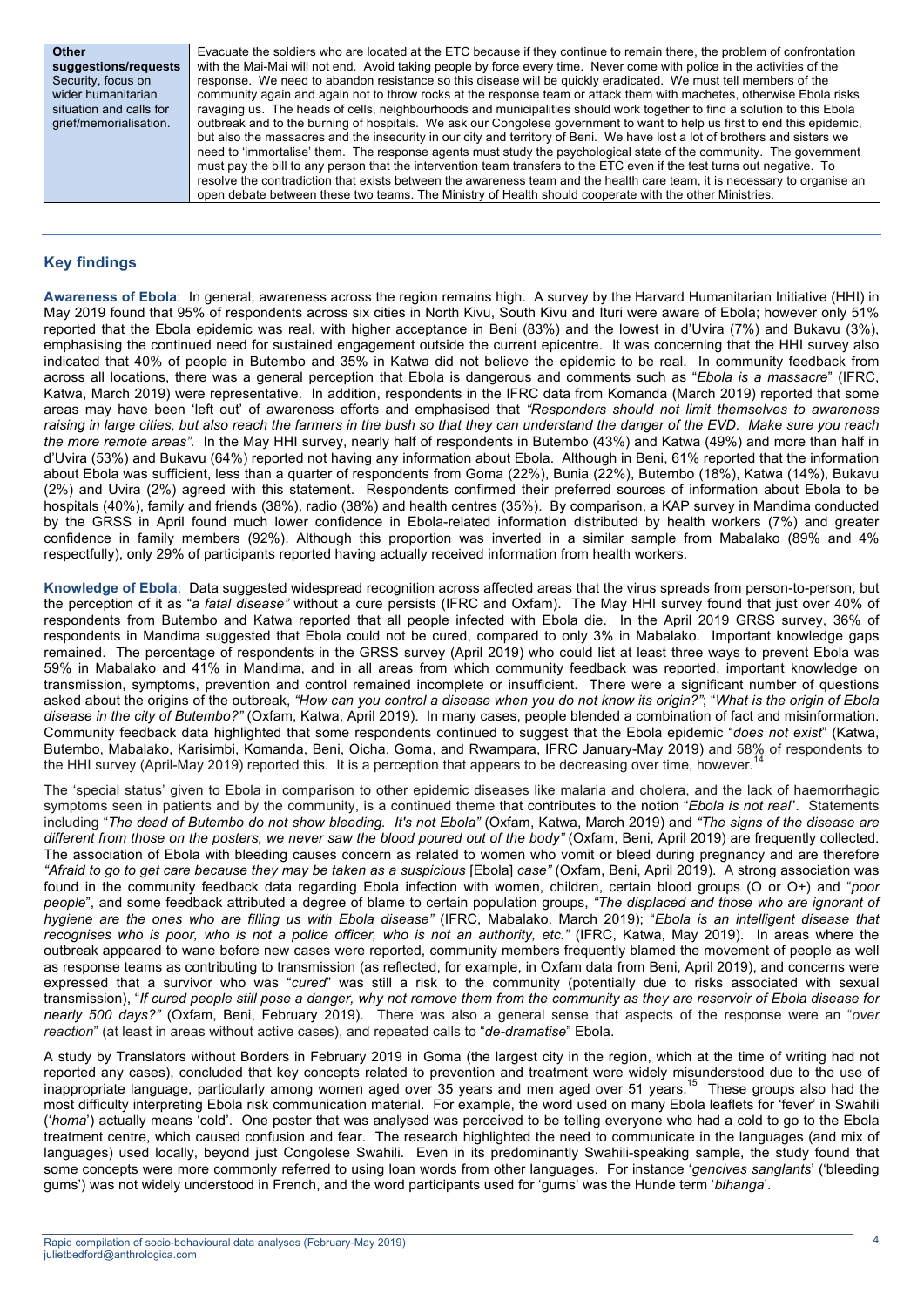**Knowledge of Ebola among health workers**: Research by the GRSS identified important knowledge gaps amongst health workers: 76% of health workers surveyed in Mandima and 39% in Mabalako (n=76 health workers from 36 facilities, April 2019) reported that they felt insufficiently informed about Ebola, with most requesting more information on prevention, vaccination and burials. In the GRSS health worker survey in Katwa and Butembo (n=130 health workers from 65 private and public facilities, May 2019), 63% of health workers did not mention sexual transmission, and 48% did not mention touching a dead body as potential Ebola transmission routes. In Mabalako, 29% of health worker respondents and 30% in Mandima did not know there was a therapeutic treatment available for Ebola. By comparison, 95% in Katwa and 89% in Butembo of health workers surveyed the following month knew there was therapeutic treatment (with 44% in Butembo and 3% in Katwa reporting it was 'experimental'). In comparing the two surveys, it appeared that health workers in Mandima and Katwa had received less inter-personal communication training on Ebola than those in Mabalako and Butembo. In Mabalako, for example, 67% of health workers reported having received training on how to communicate with patients suspected of having Ebola; however only 17% of health workers from Mandima reported this. In Katwa, 49% of health workers respondents and 45% in Butembo reported that they did not feel capable of speaking about Ebola to patients or members of their community, and approximately the same percentage across both areas (48%) did not feel sufficiently informed to identify an Ebola case. A concerning finding from the April 2019 GRSS survey was that 100% of health workers who participated in Mandima and 77% in Mabalako reported that they would remove their PPE if asked to do so by a patient.

**Prevention behaviours**: To date, systematic tracking of changes in behaviours or the effectiveness of particular community engagement strategies over time has been limited.16 HHI surveys in Beni and Butembo (September 2018, December 2018 and May 2019) provide the only consist, comparable and (at the time of writing) available longitudinal data (see table below). In Beni, there were gradual decreases across a number of indicators over time: washing hands more frequently than normal (97% to 66%); avoiding contact with those suspected to have visited an Ebola affected area (87% to 66%); and avoiding contact with the body of a person who had recently died from Ebola (93% to 78%). In contrast, certain behaviours were shown to have increased in Butembo (e.g. reducing physical interaction with others, 46% to 58%; avoiding contact with people suspected of having visited an Ebola affected area, 69% to 82%; avoiding contact with somebody with Ebola, 72% to 85%; and avoiding contact with the body of a person recently deceased from Ebola, 74% to 85%). These trends reflect the shifting epicentre of the outbreak, from Beni in September 2018 to Butembo in May 2019. In May, Novetta reported a level of 'complacency' for certain preventative measures in Beni, including lack of upkeep at sanitary (hand-washing) stations and "*Inadequate disposal methods for safety gear worn by response teams*" (Novetta, 9-16 May 2019). Communities continued to frequently ask about prevention practices, including the risk of consuming bush meat (*"We often eat the meat of wild animals, but we're not infected",* IFRC, Komanda, February 2019) and the risk of sexual contact. Some questioned why barriers preventing free movement (including quarantine) and temporary bans on public gatherings had not been introduced as in earlier cholera outbreaks (this was most frequently raised in Beni but also in Butembo and Katwa). The IFRC community feedback data repeatedly highlighted that communities struggled to follow IPC advice from response workers due to the limited availability of water in some affected areas, particularly in areas where there was a high percentage of (former) IDPs or refugee populations, "*We that live here don't have access to water – how do you want us to wash our hands?"* (IRFC, Nyiragongo, March 2019)*.* Feedback collected by IFRC volunteers also reported discrimination against displaced communities including statements such as *"The displaced and those who are ignorant of hygiene are the ones who are filling us with Ebola disease here at home"* (IFRC, Mabalako, March 2019). The thematic brief published by CDC and IFRC in May 2019 also noted various suspicions related to contact tracing, "*You are the ones spreading the disease*" (IFRC, Beni); "*It is your livelihood*" (IFRC, Butembo) with people suggesting that response agents were "*Taking away those who are not sick"* (IFRC, Katwa).

| <b>Statement</b>                               | <b>Beni</b> |           | <b>Butembo</b> |           |           |           |
|------------------------------------------------|-------------|-----------|----------------|-----------|-----------|-----------|
|                                                | Sept 2018   | Dec 2018  | May 2019       | Sept 2018 | Dec 2018  | May 2019  |
|                                                | $n = 480$   | $n = 302$ | $n = 610$      | $n = 480$ | $n = 300$ | $n = 601$ |
| Wash hands more frequently                     | 97%         | 80%       | 66%            | 88%       | 85%       | 82%       |
| Reduce physical interaction with others        | 77%         | 87%       | 61%            | 46%       | 37%       | 58%       |
| Reduce physical interaction with relatives     | 54%         | 86%       | 58%            | 22%       | 11%       | 21%       |
| Avoid contact with people who had contact with | 82%         | 68%       | 64%            | 72%       | 45%       | 67%       |
| someone infected with Ebola                    |             |           |                |           |           |           |
| Avoid contact with people suspected to have    | 87%         | 87%       | 66%            | 69%       | 37%       | 82%       |
| visited Ebola affected area                    |             |           |                |           |           |           |
| Avoid contact with someone who has Ebola       | 85%         | 65%       | 76%            | 72%       | 82%       | 85%       |
| Avoid contact with the body of a person who    | 93%         | 72%       | 78%            | 74%       | 82%       | 85%       |
| recently died of Ebola                         |             |           |                |           |           |           |

Self-reported changes in Ebola risk behaviours in Beni and Butembo, from HHI surveys in September 2018, December 2018 and May 2019

**Care-seeking and home care**: The similarities of early Ebola symptoms with malaria have remained a considerable challenge for early presentation. Furthermore, there were suggestions in the community feedback that Ebola was having a detrimental effect on healthcare utilisation in general. Community members raised concerns that "*All illnesses*" were reportedly being labelled as 'Ebola', "*The moment someone's sick with malaria, you say it's Ebola"* (IFRC, Butembo). This continued to fuel mistrust in the response, raised concerns about the flow of Ebola money and reinforced communities' perceptions that quality care for other conditions was being neglected. The following statement was representative, "*Today if you have a fever of 38 degrees, a procession of vehicles will arrive at your home* [whether you have Ebola or not]*"* (Oxfam, Butembo/Katwa, April 2019). GRSS research in the reporting period indicated that therapeutic routes continued to be influenced by proximity of service delivery, perceptions of illness and potential services, trust in different options and service providers, knowledge, power and influence, and associated costs. Financial barriers associated with seeking care were linked not only with transport but also out-of-pocket costs concerning food and care. Access to health facilities and ETCs was viewed through a social lens: proximity facilitated easier follow-up by families and made it more likely that patients had a degree of social connection with healthcare workers, who are known and accountable to them. Community members continued to request that isolation of suspected cases be community-based and that testing be done locally (as in previous cholera epidemics in which local nurses, Red Cross volunteers and community actors provided triage and care at *Formations Sanitaires* (FOSA) isolation units set up in schools). Community members expressed a strong preference for the response to accept and strengthen the capacity of women leaders, nurses and community agents to provide home-based support (equipped with appropriate home-care kits) (IFRC February-May; GRSS April-May 2019). The thematic brief published by CDC and IFRC in May 2019 also highlighted calls for home care, "*The population says that it is better to die at home instead of going to die at the ETC"* (IFRC, Katwa).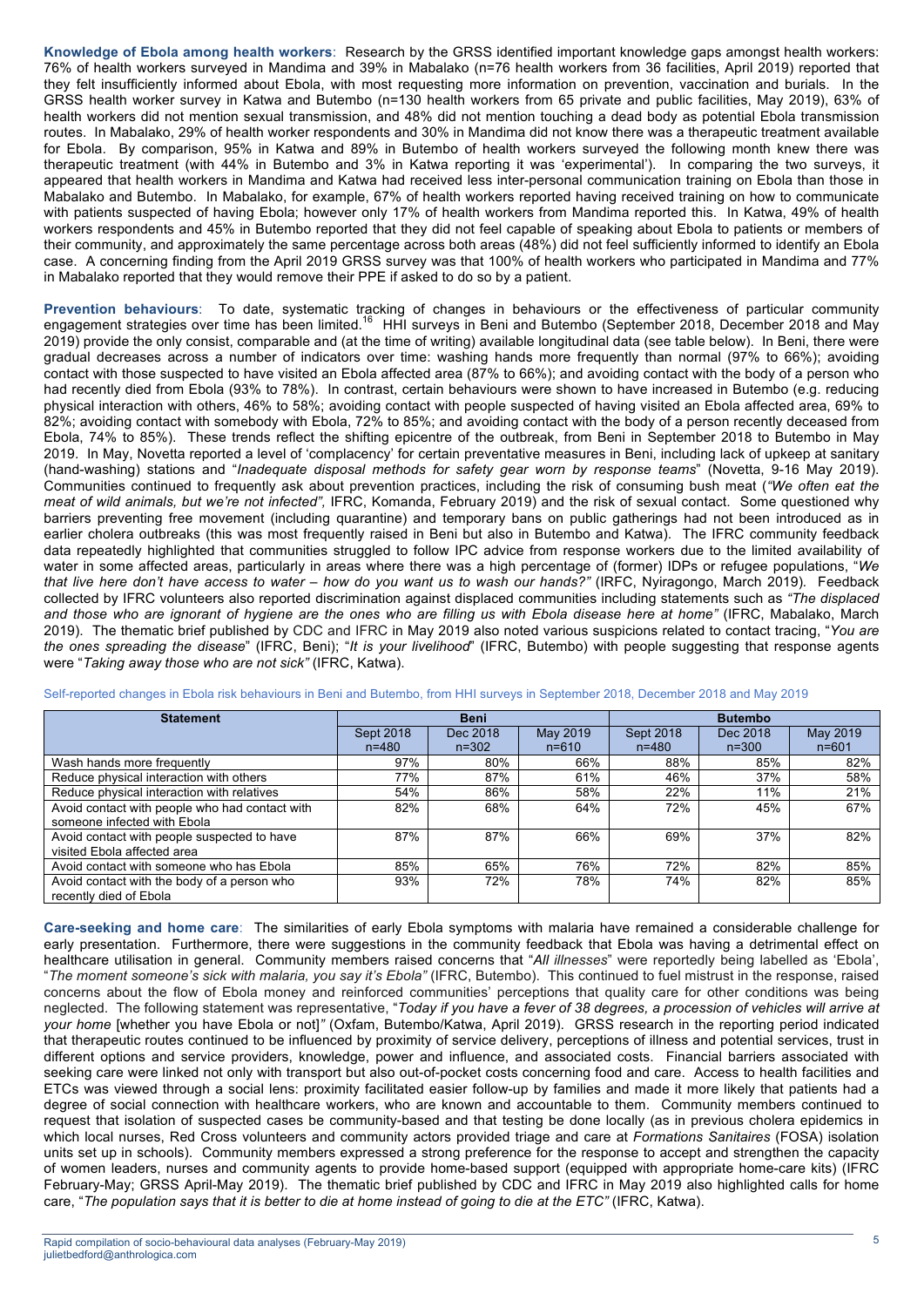**Engagement with public and private health facilities**: Since the beginning of the outbreak community feedback has highlighted repeated requests for greater integration of Ebola-related interventions with the primary healthcare system, including a shift towards outreach activities for childhood vaccination, malnutrition and malaria. The calls for greater integration, training and engagement with local health workers coexisted alongside more negative community feedback that suggested trust in (formal) health workers had declined during the Ebola outbreak. Some community members reported avoidance of hospitals for fear of contracting Ebola at health facilities, *"Ebola virus disease exists at present in hospitals and* [they] *have become dangerous"* (IFRC, Beni and Katwa, March-April 2019). There were reports of decreased quality of care, medication shortages (particularly for the chronically ill), the need for greater infection prevention control (IPC) materials, the closures of health posts and reduced staff at facilities, *"At the general reference hospital in Beni, the sick have been abandoned. This is the reason why suspected* [Ebola] *cases have increased"* (Oxfam, April 2019). The GRSS surveys with health workers (April-May 2019) found that 100% of participants in Mandima, 74% in Mabalabo, 58% in Katwa and 41% in Butembo reported a reduction in community trust due to the Ebola epidemic. In Mandima, 100% reported accusations from the community associated with their "*Work for Ebola*", whilst 68% in Mabalako, 60% in Katwa and 55% in Butembo reported that Ebola caused conflict with their communities. These concerns were grounded in reality given the number of nosocomial infections and caused conflict with their communities. These concerns were grounded in reality given the number confirmed cases amongst health workers (121 as of 16 June 2019, including 37 deaths, accounting for  $6\%$  of cases).<sup>17</sup> A concerning finding from the GRSS survey of health workers in May 2019 was that 92% of health workers respondents in Katwa and 67% in Butembo did not believe their health facility had the capacity to stop Ebola transmission, which was largely attributed to a lack of (even basic) protective equipment (the reason provided by 84% of health worker respondents in Katwa and 32% in Butembo). In the IFRC community feedback data, fear of public health centres appeared most widespread in Butembo, Katwa and Komanda, particularly during the February-April 2019 period when the caseload was highest in these areas. As one community member noted, "*We're afraid to go to the hospital because every disease today has become Ebola. The other diseases have disappeared"* (IFRC, Katwa, February 2019). Community members also expressed concern that providers had "*Been corrupted by Ebola money*" (*"This disease doesn't exist. It's just a creation of white people and UNICEF to gobble up money",* Goma*,* February 2019) and may be "*Killing people*" on purpose (IFRC, Katwa, March-May 2019). Across North Kivu, care-seeking continued to rely heavily on the private system as people sought care from pharmacists and private clinics, including tradi-modern practitioners, often as their first course of action. There were reports that local private practitioners were *"Hiding the sick from the agents of the response as they take you away directly to the ETC if they find you"* (Oxfam, Katwa, February 2019). From the available data, it appeared that pharmacies had not been adequately involved in response efforts, despite their major role in healthcare provision (and potential referrals), and in some areas similar concerns were reported about the lack of involvement of traditional healers (IFRC, Beni, March 2019). In the GRSS survey in May 2019, 89% of health workers across Butembo and Katwa suggested that tradi-modern practitioners were not being involved in the response, and 32% claimed pharmacists were not included. Qualitative research by GRSS and community feedback data also suggested increased self-medication during the outbreak, *"The community prefers to buy drugs from the pharmacy instead of going to the hospital for fear of being put in the ambulance"* (IFRC, Beni, March 2019); "*We are going to look for traditional medicines to treat ourselves, because all the patients you take away with you never come back"* (IFRC, Nyiragongo, March 2019). Clearly, this has the potential to negatively impact early detection, referral and rapid treatment.

**Perceptions of ETCs**: The notion that '*When somebody goes to the ETC, they do not come back*' is frequently recorded in the IFRC community data (e.g. Katwa, Butembo, Oicha, Masereka, Bunia in March-May 2019) and there have been accusations that '*The ETC is a butcher's shop*", with scepticism around the use of drugs (*"The doctors inject patients with products whose origin they don't know",*  IFRC, Beni, March; "*We are given injections mixed with salt* [at ETCs] *that cause death",* IFRC, Katwa, March 2019) and body bags, and fear that response partners "*steal*" a patient's blood and other body parts (e.g. Katwa and Butembo, IFRC, Oxfam, Novetta and GRSS data, February-May 2019). Concerns that continue to be expressed include: community members are not allowed to visit patients and that ETCs lack resources (staff, materials) to correctly treat and support patients, "*We heard that at the ETC there is no follow-up for the sick and that is what causes many deaths*" (Oxfam, Butembo/Katwa, April 2019), "*people go hungry"* (Novetta, Butembo, May 2019, also in IFRC data); pregnant women must now deliver only at ETCs (IFRC, May 2019); people are dying from illnesses other than Ebola at ETCs; ETCs will soon replace all hospitals; limited qualifications of ETC staff and quality of care; and perceptions that there is preferential treatment for people who are 'well-connected' (CDC IFRC thematic brief, May 2019). Data from multiple sources highlight concerns about testing, including why there are unacceptably long delays between the test and sharing of results ("*People die before receiving their results",* IFRC, Katwa, May 2019), and why rapid tests cannot be done in the community or at 'normal' health facilities (as for malaria and HIV). Contradictory first and second test results have also led to accusations about the validity of the tests and "*lying staff*" (Oxfam, Katwa, April 2019, also reflected in IFRC data). Many requests were recorded in the IFRC community feedback data for Ebola testing to happen in existing health centres so *"People know the state of their health without going to the ETC"* where they were afraid they would die (IFRC, Katwa, May 2019). Research from GRSS also highlighted concerns about health workers dressing in PPE and the colour of the PPE used (PPE was discussed in the following terms "*Dressing as ghosts coming to take the dead; When family members are given the option to dress in white PPE, this can be viewed as a bad omen;* and *"Black and*  red are also colours related to death, whereas (light) blue or yellow would be accepted")<sup>18</sup>. Feedback also documented communities' concern and distrust that "*Soldiers guard the ETCs*" (IFRC, Katwa, April 2019), whilst local media outlets in Butembo reported that pedestrians were "*being harassed*" by soldiers on duty outside the ETC who were confiscating their money and mobile phones (Novetta, March 2019).

**Knowledge and understanding about the Ebola vaccine**: In the survey conducted by HHI in May 2019, an average of 79% of respondents across the survey sites had heard of the Ebola vaccine. In Beni, Butembo and Katwa, over 90% of respondents had heard of the vaccine, and 12% reported to have received it. Whilst vaccine acceptance appeared high amongst respondents in currently non-affected areas (74% of respondents in Bukavu confirmed they would accept the vaccine if offered it, 73% in Uvira, 63% in Goma and 52% in Bunia), the survey suggested that attitudes towards vaccination had deteriorated over time in areas with Ebola cases. In the HHI survey conducted in December 2018, 70% of respondents in Beni and 38% in Butembo suggested they would accept the vaccine, but in the May 2019 survey, this had reduced to 55% in Beni and 31% in Butembo. Similarly, perceptions of the effectiveness of the vaccine (that it could prevent or cure Ebola) had also decreased, from 83% to 73% in Beni and from 53% to 40% in Butembo. Since the start of the outbreak in August, confusion (and frustration) about vaccination has remained one of the most significant and frequently raised issues in the community feedback across all areas, and consistently ranked as the most important concern from February to May in the IFRC data. Requests to *"Distribute the vaccine to the population as you have done before for meningitis and measles"* (IFRC, Katwa, April) and "…*Stop renting expensive cars, instead use the money for more vaccines*" (IFRC, Butembo, March) were very common sentiments. Belief in the existence of two vaccines continued to be expressed in all locations: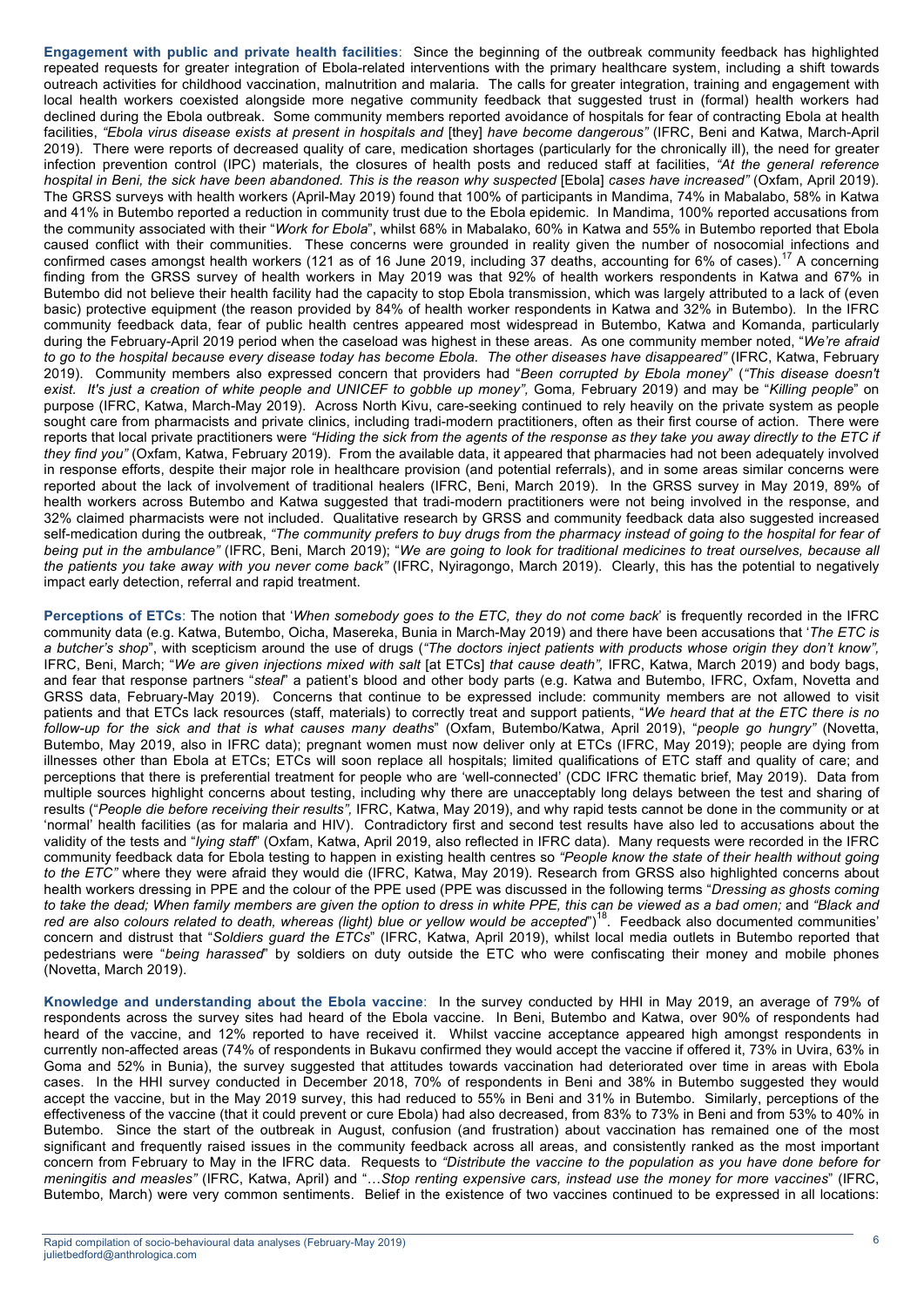one vaccine being perceived as "*real*" and given to "*the rich*", "*doctors*" and "*authorities*", whilst the other that was "fake", for the "*poor*", patients and community (IFRC/Oxfam). Communities have consistently indicated that they did not understand the selective vaccination strategy nor the eligibility criteria because details had not been communicated to the broader population. This created a vacuum of information that continues to exacerbate mistrust in the response and has widespread ramifications with people continuing to ask, *"Why are people vaccinated in secret?"* (Novetta, Beni, April). Other recent data from Katwa, Butembo and Mabalako associated vaccine hesitancy with the experimental nature of the vaccine (*"I have refused the vaccine many times. I am not a laboratory guinea pig for their vaccine to be tested on my body",* Novetta, Beni, April 2019), and fears linked to potential immediate and long-term side effects including impotence; the effect the vaccine may have on those with pre-existing health conditions; that it may kill certain blood groups (group O/O+); and that it contains posion (IFRC, February-May 2019). In other statements direct links were made between the vaccine and the transmission of Ebola, *"It is said that after five years, all people who received the vaccine will die from Ebola"* (IFRC, Katwa, March). The thematic report from CDC and IFRC published in May also recorded concerns around force being used for vaccination (*"If you refuse the vaccine, you're arrested by police elements",* IFRC*,* Rwampara) Translators without Borders tested the first page of the Swahili version of the vaccine consent form during focus group discussions in Goma in February 2019.<sup>19</sup> All participants had difficulty comprehending the consent form, particularly when it contained technical or unfamiliar words in French, elevated Congolese Swahili or standard Swahili (from Tanzania/Kenya). Seemingly basic words that were expressed in standard Swahili such as "*fomu" ('form')* and critical concepts such as "*ridhaa"* ('*consent'*) or "*chanjo"* ('*vaccine'*) were not well understood, particularly by women over 35 years old. The study suggested that "*ruhusa*" might be more appropriate for 'consent' and "*eneo*" for 'ring', although such terms need to be fieldtested in different locations. As one female participant concluded, *"Someone needs to change these messages* [in the vaccine form] *into* [local] *Swahili so that everyone can understand."* In the IFRC community feedback data, statements such as "*Vaccinators must be able to have time to talk to concerned people"* (Butembo, May 2019) were frequent. These studies, in addition to research conducted by the GRSS in Butembo and Katwa, emphasise the urgent need to refine the risk communication and community engagement strategies and messages related to vaccination, particularly given the implementation of new protocols, and the potential introduction of a second vaccine by Johnson & Johnson.

**Terminology used in the response**: Findings from ongoing rapid research conducted by GRSS in Katwa and Butembo (some triangulated with data gathered by Oxfam, IFRC and Novetta), identified a number of terms regarding Ebola treatment and response strategies that had been translated from French into Congolese Swahilli but which confused community members when used in communication and materials.<sup>20</sup> Given the context of insecurity, military conflict and local political dynamics, such confusion may have further reinforced misinformation and suspicions. For example, making an *'*alert' was viewed as alerting the police when something was wrong (normally, you do not alert an ambulance, but rather you call a doctor). Community members associated the term with being "*being picked up*" by the security services, which was inherently negative. The word *'*positive' was seen to signify "*all is okay, all is good*"; so its use in relation to test results was counter-intuitive. In some cases, a 'positive' result was understood as being *"all clear*" (i.e. negative) and this led a number of families to refuse referral(s) to an ETC (a problem also identified in how HIV test results were conveyed in the area). The term 'Ebola case' was seen to be dehumanising, and it was suggested that 'sick' or 'ill' or 'patient' were more appropriate terms. The words *'*survivor*'* and *'*conqueror' were found to have strong associations with war and conflict: a survivor is understood to be a soldier returning from a war; a conqueror' is someone who should have died but escaped. Both terms reinforced the presumed connections between Ebola and the ongoing violence and insecurity, and the notion that Ebola was deliberately introduced to eliminate the Nande people (e.g. as a "*weapon of war*", that "*came just for one tribe"*). <sup>21</sup> To others, 'survivor' had spiritual associations with ghosts – in local Nande religious beliefs, 'survivors' are known to be the spirit of a dead person driven from the afterlife. In their research from May 2019, Interpeace suggested that fear of Ebola has been exacerbated by the language response teams have used to communicate with at-risk and affected communities.

**Burial practices**: The IFRC community feedback data from September to March showed a dramatic fall in the reporting of concerns and misinformation related to safe and dignified burials (SDBs) and local media monitoring indicated a similar decrease in the number and range of complaints about burials at major regional media with headquarters in Goma and smaller more local media including informal local radio channels (Novetta, February-May 2019). Many positive statements were captured in the IFRC and Oxfam feedback, "*Before, the responders would hide the dead bodies, but today it's good because they've just agreed to bury the dead where the family wants, thanks for that*" (IFRC, Mabalako, March 2019). With greater acknowledgment of the need for SDBs and their increasing demand, suggestions about how to improve them were also frequently documented in the community feedback, particularly related to providing training and support for communities to be involved in the preparation of a body prior to burial (IFRC, Oxfam, all sites, February-May 2019). Analysis by GRSS indicated that the preparation of a body after a death in an ETC should include at least one family member to physically view the face of the deceased or at least be provided with a photograph or video of the body (Butembo and Kwata, December 2018-February 2019). Customarily, older women are responsible for preparing a body (closing the eyes, mouth, washing the body, correcting the posture, arranging the hairstyle and dressing the body) whilst men dig the grave and transport the body (GRSS/Oxfam, February-May 2019). It has been reported that communities have refused to let a burial proceed when a hole was not made in the body bag, and the coffin was not rotated (to accommodate Nande spiritual beliefs) (GRSS/Oxfam, February-May 2019). Concerns about the burial of pregnant women with the foetus in utero also continue to be raised. Coffins were also noted to be a point of tension. It is socially important for families to buy and choose the casket as a sign of respect and whilst the provision of coffins / caskets by the response was mostly welcomed (*"I am thankful to the response team to provide us with coffins and to accompany us during the burial"*, Oxfam, Beni, February 2019) it remained unclear how extensive this practice was. Some community members have complained about the lack of cash transfer options and the low quality of coffins provided (GRSS, Butembo and Katwa, April 2019). Other concerns linked to burial practices continued to circulate and be reported in the community feedback data, often linked to the delay between notification and the SDB team's arrival ("*Whilst the body is decomposing"*), perceptions that the response is "*hunting*" for bodies, harvesting organs and burying people alive in body bags (IFRC/Oxfam, various sites, February-May). In some cases, long waiting times led to youth and political groups mobilising to block response teams from accessing sites (GRSS data and reported in WHO and UNICEF Sit Reps).

**Psychosocial support**: Affected communities clearly articulated the stress that the outbreak had on their daily lives, "*The problems of the disease scare us a lot because we don't think we can enjoy anything until the disease is brought under control, and we risk losing confidence in everything you say. Will the Ebola outbreak ever end*?" (IFRC, Mabalako, May 2019). Communities continued to ask for greater sensitivity to be shown by the response and expressed a high level of concern and fear ("*It's the Ebola people; don't open the door*", IFRC, Goma, February 2019) which is layered on top of the extreme stresses experienced as part of daily life in North Kivu,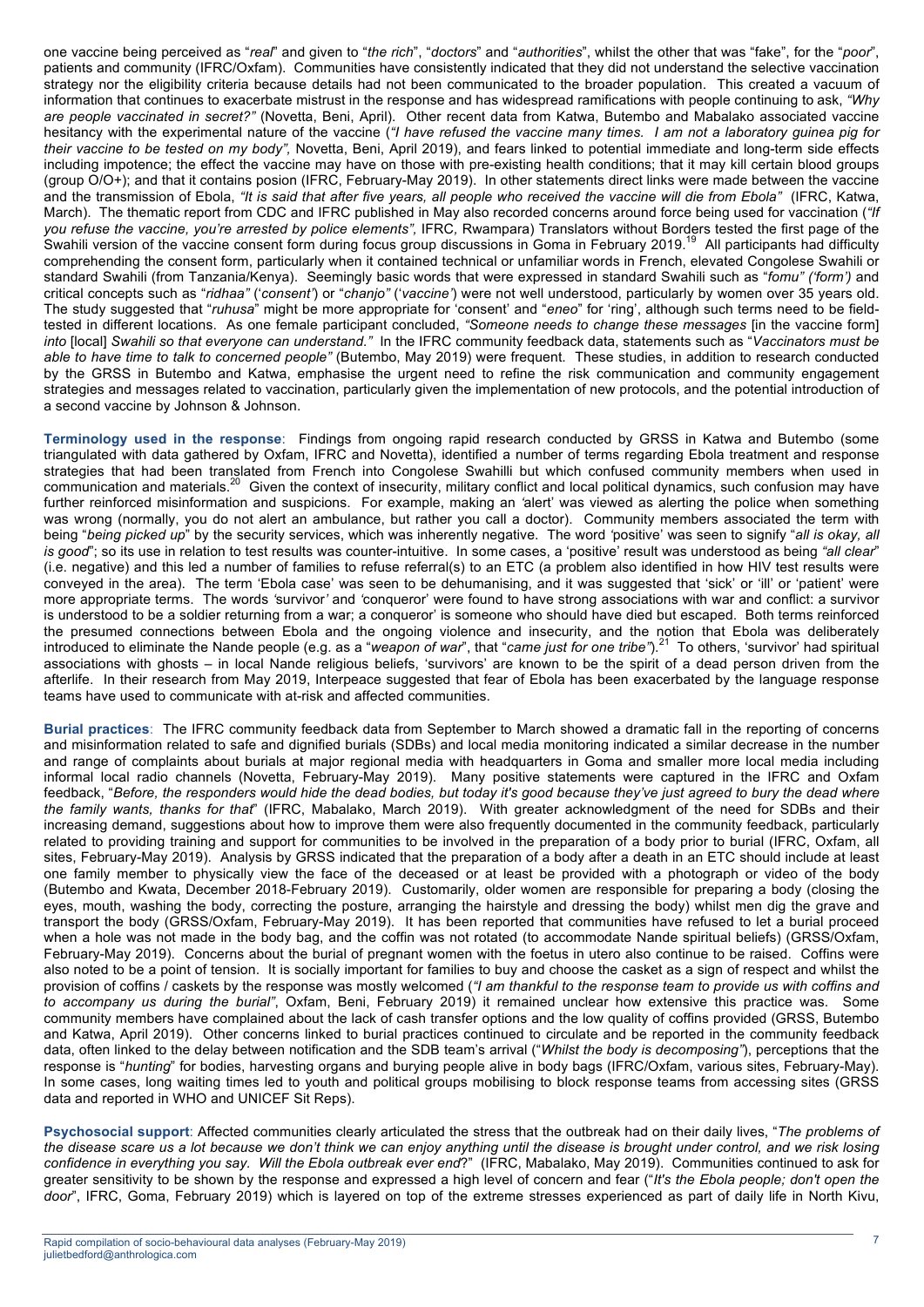particularly given the ongoing insecurity: "*If EVD returns to the areas already under control, we will be plunged into despair*" (IFRC, Mabalako, March 2019); *"The improvised security climate at the moment sinks us into fear and despair; for us God alone remains the solution and final answer to this danger that we are facing"* (IFRC, Mabalako, May 2019). Recognising this need, mental health and psychosocial support (MHPSS) services continue to be provided to communities across affected and at-risk areas (including Beni, Mabalako, Butembo, Goma, Bunia and Komanda) by locally recruited 'psychosocial agents' who offer emotional and material support to individuals and families affected by Ebola, and to survivors.<sup>22</sup> In their feedback, community members called for increased psychological support, particularly in relation to "*preparation*" before going to an ETC, for example through the use of short videos to showcase the ETC environment and IPC measures prior to admission (IFRC, Katwa, April 2019). Suggestions from the community included, *"Psychologically prepare sick people before they are treated or examined"* (IFRC, Katwa, March 2019), and "*Do everything so that the patient and his carer go together to the ETC. We ask that a family member be allowed to be caregiver to an Ebola victim during treatment, like you do during the funeral*" (IFRC, Butembo, February 2019). UNICEF continues to support psychosocial agents and suggested that throughout the reporting period (February-May 2019), one key operational concern was that this cadre of response workers were often notified or called too late by surveillance teams and other pillars, particularly in relation to engaging individual, families and communities before the transferring of a patient to an ETC. Stigma associated with Ebola and care at the ETCs appeared widespread and manifested in various ways*.* In the Oxfam feedback from Katwa (April 2019), one community member explained, '*All my neighbours hate me saying that I was corrupted by the response because after the death of my child at the ETC, I accepted decontamination, safe burials, vaccination and other things*", whilst another concluded, "*I am an Ebola winner. When I testify* [to the community], *I am told that I am a 'known' person, and that is why I am still alive"*. It was noted that people die at ETCs because of "*nervous tension*, *worry, missing their family and the lack of visits"* (IFRC, Mabalako, May 2019) and in the feedback reported to the IFRC, communities stressed that they wanted to feel patient deaths "*mattered*" to the response teams (Mangina, May 2019). Requests for more formal memorialisation of deceased loved ones were increasingly highlighted throughout the reporting period. No social science data relating specifically to survivors has been identified for analysis, although in the IFRC community feedback data, there were numerous requests for the response to share more information on survival rates and survivor experiences, "*We want to see reports with how many people get cured"* (Butembo, February-April 2019)*.* Psychosocial agents supported by UNCEF reported that many Ebola survivors were unaware of the free follow-up medical services, incentives (e.g. reimbursement of transport, food assistance etc.) and specific psychological care they were entitled to under the National Ebola Survivors Programme.

**Community perceptions of the response**: In the HHI survey (April-May 2019), slightly less than a quarter of respondents in Butembo and Beni (n=1,191) reported they had had contact with humanitarians / response workers, with positive encounters being more frequently reported in Beni (90%) than Butembo (48%) and Katwa (41%). More respondents in Beni (over 60%) also reported that assistance for Ebola was being provided where it was most needed and that field staff were sufficiently informed to answer questions about Ebola; in comparison, less than a quarter of respondents from Butembo and Katwa agreed with these statements. Although the IFRC community feedback data included repeated pleas to "*End the outbreak soon*", it also captured many statements of appreciation, encouragement and gratitude for response workers and the sacrifices they were making (all sites, February-May 2019): "*You have tough hearts; you don't get discouraged"* (Katwa, March 2019), "*They are doing noble work"* (Beni, March 2019) and "*If not for your presence in the region, the population here would have been exterminated"* (Mabalako, March 2019). Indeed, appreciation for health promotion made up the single largest category of statements in the IFRC feedback data (with 11,892 statements collected from January-April 2019). Despite this, feedback data from across all areas suggested that the outbreak continued to be widely viewed as a *"money-making scheme"*, *"business" or "manufactured disease".* Criticism was particularly focused on the distribution of resources and overall ownership of the response, which was viewed as being externally driven with insufficient local involvement (IFRC and Oxfam, all locations, February-May 2019). There were frequent calls for the response to *"Stop wasting money"* on fleets of rental cars, luxury hotels and hiring staff from Kinshasa (messages on social media in April, for example, suggested that WHO and MSF only employed French and Lingala-speaking staff to "*More easily kill the local population because local doctors would take pity on their brothers",* as reported by Novetta). The most common theme in the IFRC data across all locations was that Ebola is a money-making scheme (*"Ebola is a commercialised disease…it is a scam*", Butembo, March 2019) and widespread perceptions continued that associated medical staff, politicians and others with benefiting from the response and intentionally prolonging it through acts of sabotage, inflated case numbers or deliberately spreading the virus ("*How do we know that it isn't the response agents who burned down the ETCs in Katwa to drag out its stay in Butembo like we have seen in MONUSCO's strategy"*, Interpeace, Mutsanga, March 2019). Community members remained concerned about what they saw as a the lack of community engagement, *"The teams have not involved locals. Do they think that locals are not able to properly solve these problems?"*; *"Why are you talking about community involvement but bringing us people from elsewhere who do not speak our language?"* (both Oxfam, Katwa, April 2019). In addition, the CDC IFRC thematic report published in May 2019 indicated that the behaviour of some response workers may be fuelling mistrust, "*The way the responders come take a suspected Ebola patient from a family is not good"* (IFRC, Beni); "*Please ask the opinion of the patient and the family before transferring the patient to the ETC"* (IFRC, Karismibi). Research by the GRSS also suggested that initial community engagement approaches were too focused on a narrow range of local leaders, without sufficient involvement of traditional structures (from the regional chief to village level) who maintain significant authority (GRSS, Butembo and Katwa, January-March 2019. Community frustrations have been linked, in part, to the non-engagement of elders and '*sages'* (respected local leaders) in the response (e.g., in the ETC inauguration in Kirimavolo) which was interpreted by some as an insult to Nande traditions ("*What sort of project is this if the community is the beneficiary but which the managers neglect the cultural practices of the Nande which value the village's old people"*, Interpeace, Kirimavolo, March 2019). There also continued to be many requests for the response to avoid close association with the police and military, *"The responders' behaviour scares us when they come pick up a person with a lot of trucks and soldiers"* (IFRC/Oxfam, Katwa, March-April); "*We don't agree with you because you go around with the police during your operations; we've come to realise that you are crooks."* (IFRC, Mabalako, March 2019)*.* In action-research from March 2019, Interpeace concluded that perceptions of the response as being top-down and an imposition ("*The response's communicator has adopted a style of superiority, always right and wanting to impose its beliefs without feedback options*" Katwa, March 2019) were also associated with the lack of engagement with local civil society organisations which could provide an effective link to the community and help overcome rumours and negative perceptions. Whilst response teams have engaged members of civil society, Interpeace noted that this appears to have been done largely at an individual rather than institutional level, although they confirmed a number of groups had actively supported the response including *Lutte Pour Le Changement* (LUCHA,) *Solidarite Feminie Pour la Paix et le Developpement Integral*  (SOFEPADI), *Centre Pour La Promotion de Sante* (CEPROSAN), *Programme de Promotion de Soins Santé Primaires* (PPSSP) amongst others. The May KAP conducted by GRSS found that 53% of health workers surveyed across Butembo and Katwa attributed the persistence of the outbreak to a lack of community engagement.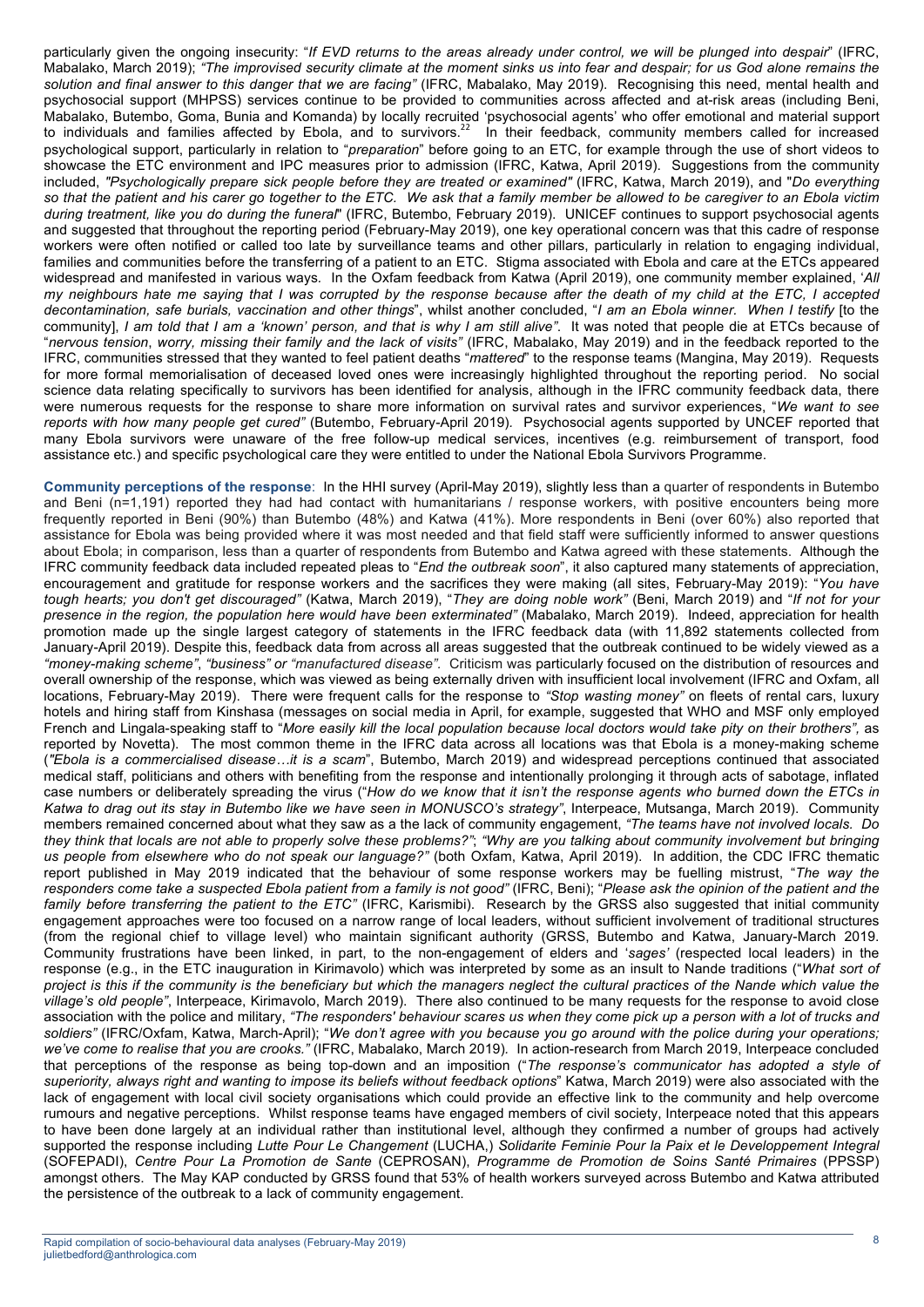**Population movement:** Mobility of communities in North Kivu, South Kivu and Ituri continue to be a major risk factor for cross-border spread of the virus and continued spread to other neighbouring health zones within DRC. The HHI survey (May 2019) found that 40% of respondents in Goma and Uvira reported travelling at least occasionally to neighbouring countries. Travel to other *territoires* and provinces was highest among respondents from Goma and Bukavu. As highlighted above, community feedback reported statements of suspicion and fear associating the free movement of people with disease transmission, and questioned control measures that were in place, "*Why are the barriers open for everyone without control?"*; *"Taking people's temperature at the various checkpoints is useless… there's a flaw in the monitoring of the response teams"*; *""Why not put barriers in the villages where there are Ebola victims?"* (IFRC, Mabalako, May 2019). The first Ebola victims in Bwera, western Uganda, were a Ugandan family that had visited DRC and returned home on an unguarded cross-border footpath, highlighting the frequent cross-border movements of people from neighbouring countries.

**Violence and insecurity**: Community feedback data shows ongoing threats of violence against the Ebola response, with levels of hostility escalating across all health zones in April 2019, directly following the March legislative elections<sup>23</sup>: "In the Vuhovi Health Zone, *seven response agents have already been identified among the medical personnel who will be killed one by one"* (IFRC, Katwa, IFRC, March 2019); "*After the response, those who work* [with it] *will be kidnapped, massacred, and their homes burned"* (IFRC, Katwa March 2019). In the GRSS surveys with health workers (April and May 2019), 23% of respondents from Mabalako and 37% from Mandima reported having experienced threats to their health facilities due to Ebola, whilst 59% of health workers in Butembo and 53% in Katwa reported feeling at risk from attack. In the feedback data, some community members explained that they refused to join the response due to intimidation, *"I missed the work because I am afraid of being beaten; I am told that I will be wanted after the response* [if I participate]*"* (Oxfam, Katwa, April 2019); "*I do not want to be a member of the response because the others will think that I receive money from their blood"* (Oxfam, Katwa, April 2019). Women traders who were engaged as part of the action-research conducted by Interpeace (Katwa, March 2019) expressed concerns about the location of the ETC, noting that run-off water from the ETC polluted the river in which they washed clothes, bathed and children played. In this context, one participant expressed thanks to those who had burnt down the ETC as she felt local authorities and response partners had not listen to their concerns that the "*The ETC is a danger to the whole community*". However, community feedback also documented positive comments and requests to quickly rebuild the burnt ETCs in Butembo and Katwa, "*For MSF to return to Katwa"*, and for "*All those who fight the response teams to be hunted down and brought to justice"* (IFRC, April 2019). Explanations on social media about who has been responsible for these attacks were varied and attributed the on-going violence to sitting President Felix Tshisekedi, local Mai-Mai groups, local politicians and ex-ETC staff members amongst others (Novetta, April 2019, see also SSHAP brief, 'Politics, fractions and violence: listening to local voices on Ebola', based on material from February-April 2019).<sup>24</sup> Communities continued to question the positive bias that is afforded Ebola (with the corresponding influx of money, resources and personnel), and were frustrated by the lack of international strength to end the violence, "*Why are people who die by Ebola buried with honour, while people who die by knives and guns are buried in a mass grave?"* (Oxfam, Beni, March 2019).

#### **Contact**

If you have a direct request concerning the response to Ebola in the DRC, regarding a brief, tools, additional technical expertise or remote analysis, or should you like to be considered for the network of advisers, please contact the Social Science in Humanitarian Action Platform by emailing Juliet Bedford (julietbedford@anthrologica.com) and Santiago Ripoll (s.ripoll@ids.ac.uk).

Key Platform liaison points: UNICEF (robregon@unicef.org) WHO (bhatiaseviap@who.int) and (barryr@who.int); IFRC (ombretta.baggio@ifrc.org); Communication Commission in DRC (idshadid@unicef.org); GOARN Research Social Science Group (nina.gobat@phc.ox.ac.uk).



UNICEF COMPIS INSTRUCTION Anthrologica GOARN

The Social Science in Humanitarian Action: A Communication for Development Platform is a partnership between the Institute of Development Studies (IDS), Anthrologica and UNICEF. Funding to support the Platform's response to Ebola in the DRC and neighbouring high priority countries has been provided by the Wellcome Trust and DFID.

2019.06.2519.06.25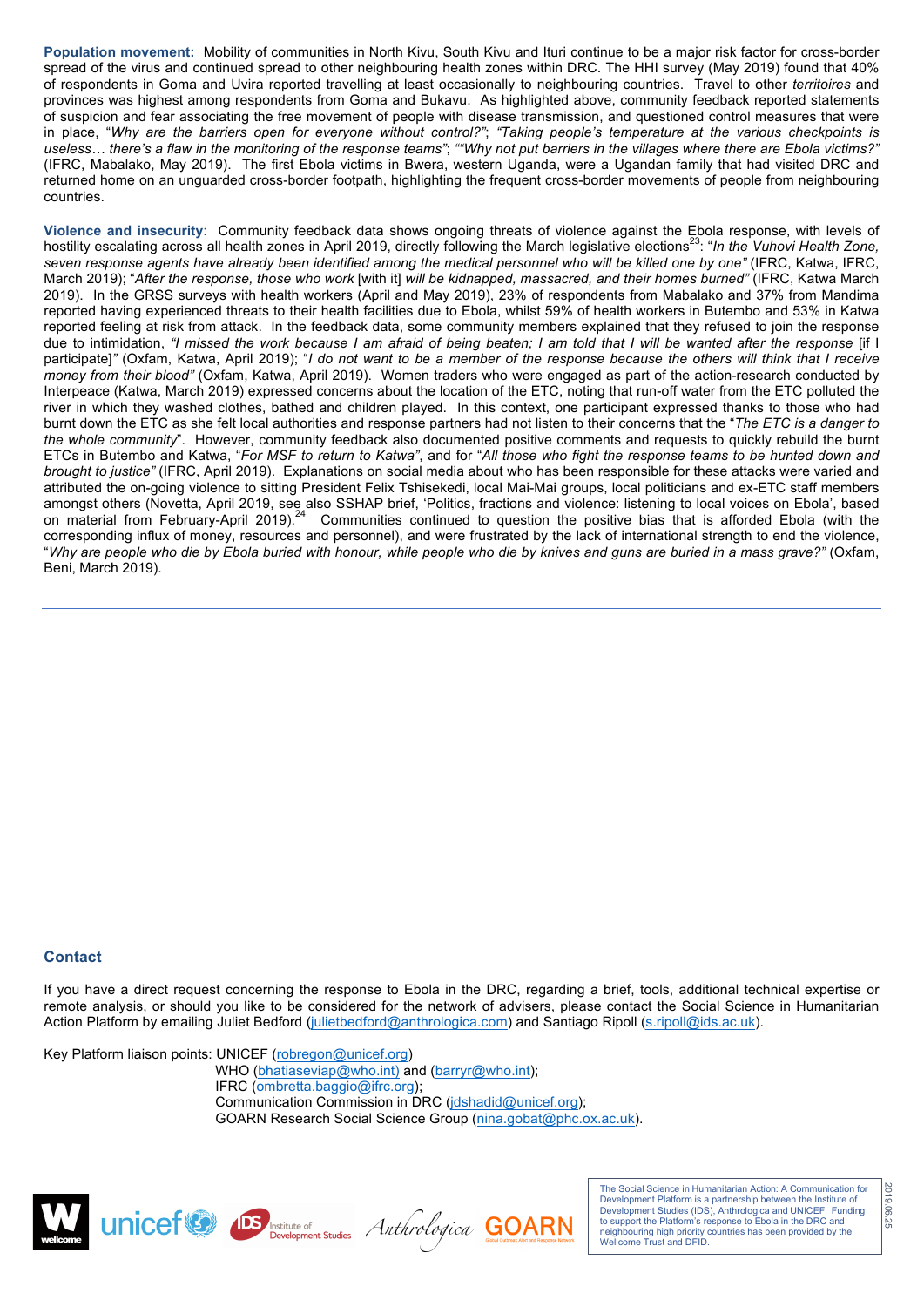# **Studies included in the synthesis brief**

| Organisations                            | <b>Study description</b>                                                                                                                                                                                                                      | <b>Timeframe of data</b><br>collection | <b>Methods</b>                                                                                                                                                                                                                                                                                                                                                                      |  |
|------------------------------------------|-----------------------------------------------------------------------------------------------------------------------------------------------------------------------------------------------------------------------------------------------|----------------------------------------|-------------------------------------------------------------------------------------------------------------------------------------------------------------------------------------------------------------------------------------------------------------------------------------------------------------------------------------------------------------------------------------|--|
| <b>GRSS</b><br>(MOH, UNICEF, WHO et al.) | Qualitative research on community and<br>health worker perceptions                                                                                                                                                                            | Jan 2019                               | 13 focus group discussions and 77 key<br>informant interviews in Butembo and<br>Katwa. Visits to seven FOSAs.                                                                                                                                                                                                                                                                       |  |
| <b>GRSS</b><br>(MOH, UNICEF, WHO et al.) | Scoping study on possible impact of Ebola<br>(and the response) on health utilisation for<br>maternal and child health services                                                                                                               | Jan 2019                               | Mixed methods study across all health<br>zones in Katwa. Five focus group<br>discussions with 46 participants in five<br>FOSAs.                                                                                                                                                                                                                                                     |  |
| <b>GRSS</b><br>(MOH, UNICEF, WHO et al.) | Qualitative data on vaccination<br>acceptability for pregnant/breast-feeding<br>women and young kids                                                                                                                                          | Feb 2019                               | Qualitative study in Butembo and Katwa.<br>15 focus group discussions and 15 key<br>informant interviews with 127 community<br>members and health workers.                                                                                                                                                                                                                          |  |
| <b>GRSS</b><br>(MOH, UNICEF, WHO et al.) | Integration of Ebola in health services and<br>promotion, including a focus on<br>understanding therapeutic itineraries                                                                                                                       | Feb - May, 2019                        | 39 focus group discussions and 156 key<br>informant interviews in Butembo and Katwa<br>health zones.                                                                                                                                                                                                                                                                                |  |
| <b>GRSS</b><br>(MOH, UNICEF, WHO et al.) | Survey questionnaire                                                                                                                                                                                                                          | April 2019                             | Survey of 76 health workers across 19<br>health zones in Mabalako and Mandima.                                                                                                                                                                                                                                                                                                      |  |
| <b>GRSS</b><br>(MOH, UNICEF, WHO et al.) | Survey questionnaire                                                                                                                                                                                                                          | May 2019                               | Survey with 130 health workers across 21<br>health zones in Katwa and Butembo.                                                                                                                                                                                                                                                                                                      |  |
| HHI                                      | Large-scale survey                                                                                                                                                                                                                            | April - May 2019                       | Random sample of adults: Goma (451),<br>Beni (610), Butembo (581), Katwa (216),<br>Bukavu (307), Uvira town (301), Bunia<br>$(696)$ .                                                                                                                                                                                                                                               |  |
| <b>IFRC</b>                              | Online community feedback dashboard<br>containing qualitative perception data.                                                                                                                                                                | Feb - May 2019                         | A total of 41,648 community feedback<br>comments, 41,178 questions and 43,555<br>suggestions. For further information about<br>the system and methodology see:<br>https://odihpn.org/magazine/bringing-<br>community-perspectives-decision-<br>makingebola-response-democratic-<br>republic-congo/                                                                                  |  |
| <b>IFRC</b>                              | Thematic summary report: 'Refusals and<br>reluctance towards: contact tracing and<br>monitoring; Ebola treatment Centres; and<br>Ebola vaccination'                                                                                           | Jan - April 2019.                      | 47,156 statements and 165,093 codings of<br>community data collected by National Red<br>Cross volunteers.                                                                                                                                                                                                                                                                           |  |
| Interpeace                               | Actor mapping research on Ebola<br>response resistance                                                                                                                                                                                        | Feb - April 2019                       | 20 focus group discusisons with 415<br>participants and 60 individual interviews in<br>Butembo, Beni town and Beni's territory.                                                                                                                                                                                                                                                     |  |
| Novetta                                  | <b>PALM Social Analytics</b>                                                                                                                                                                                                                  | Feb - May 2019                         | Three surveys with randomly selected<br>participants: Beni (n=100) Butembo/Katwa<br>(n=100) Mangina (n=50). Monitored<br>traditional media sample registered 20,000<br>quotes and 3,500 open source articles,<br>radio transcripts, and press releases.<br>Social media monitoring covered 1,500<br>WhatsApp users, 25 community pages, and<br>approximately 3000 tweets per month. |  |
| Oxfam                                    | Community feedback collected during<br>community meetings, mass sensitisation,<br>briefings, radio, door to door sensitisation.                                                                                                               | Feb - May 2019                         | 692 community feedback statements, from<br>Katwa, Beni, Mandima and Mabalako.                                                                                                                                                                                                                                                                                                       |  |
| <b>Translators without Borders</b>       | Qualitative research on language and<br>information needs of communities, focused<br>on Goma. This included analysis of<br>spoken, written and pictorial Ebola risk<br>communication material (posters,<br>brochures, vaccine consent forms). | Feb 2019                               | Survey with 216 participants and six focus<br>group discussions with 75 people.<br>Participants were adults, with different<br>gender, age, ethnicity, geographical<br>location (based on a quota approach).                                                                                                                                                                        |  |
| <b>UNICEF</b>                            | Routine qualitative PSS feedback data                                                                                                                                                                                                         | Ongoing                                | Collected during field visits from 814 locally<br>recruited psychosocial agents.                                                                                                                                                                                                                                                                                                    |  |